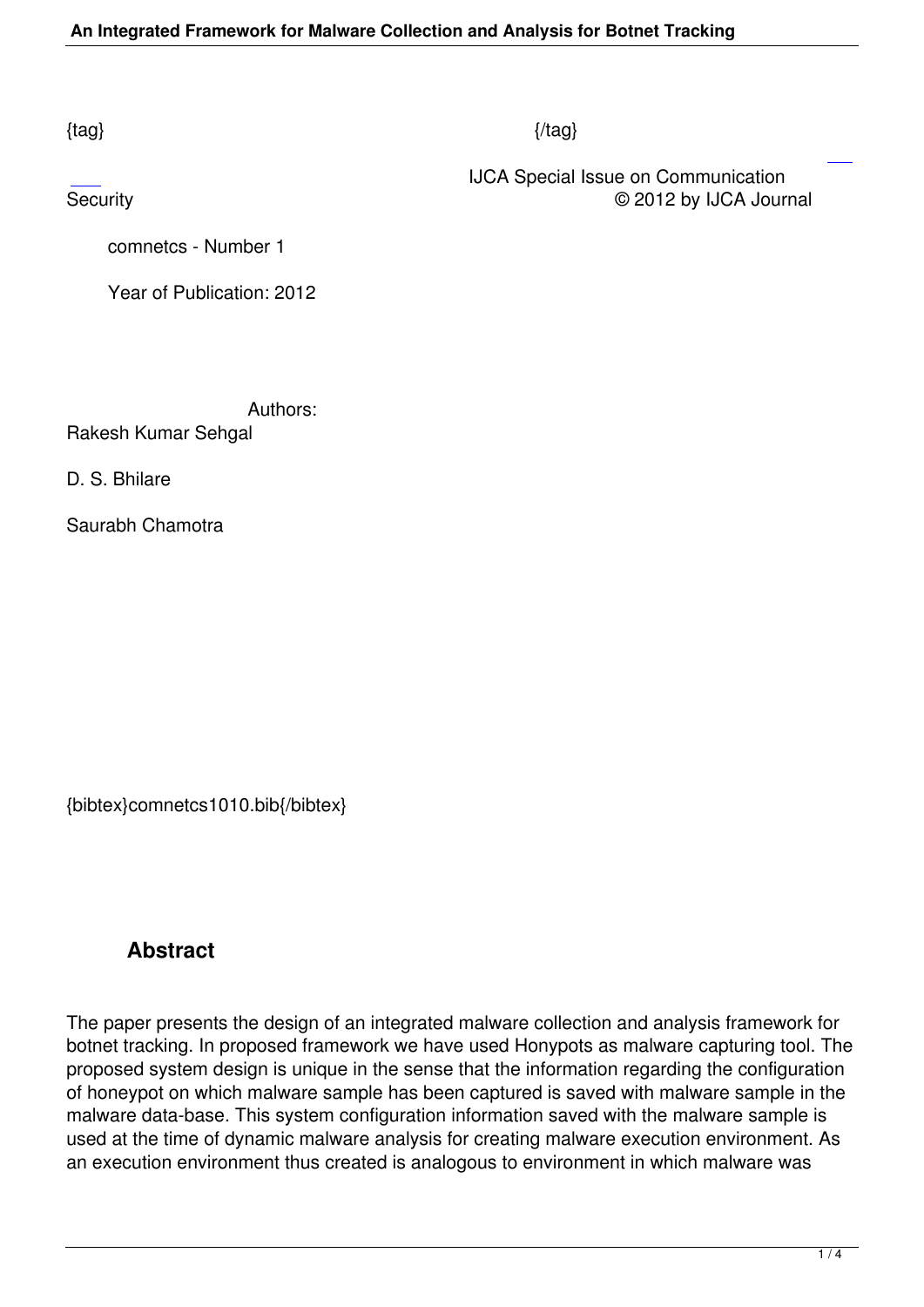captured therefore it generates true expected execution behavior leading to capturing of accurate execution traces. Further we have demonstrated the effectiveness of the proposed solution with the help of a prototype system.

## **Refer**

#### **ences**

 - John Levine, Richard LaBella, Henry Owen, Didier Contis, Brian Culver "The Use of Honeynets to Detect Exploited Systems Across Large Enterprise Networks" School of Electrical and Com puter Engineering

 - Vinod Yegneswara,Paul Barford,Vern Paxson"Using Honeynets for Internet Situational Awareness"

http://securityresponse.symantec.com/avcenter/

- http://www.caida.org/analysis/security/witty/

 - Cliff Changchun Zou, Lixin Gao, Weibo Gong, Don Towsley "Monitoring and Early Warning for Internet Worms"University of Massachusetts at Amherst

David Moore, Vern Paxson, Colleen Shannon, Stuart Staniford, Nicholas Weaver "The Spread of the Sapphire/Slammer Worm",2003

Leurre.com: on the Advantages of Deploying a Large Scale Distributed Honeynet Platform

- www.viruslist.com/de/viruses/encyclopedia?chapter=152540403

 - A. W. Jackson, D. Lapsley, C. Jones, M. Zatko, C. Golubitsky, and W. T.Strayer, "SLINGbot: A system for live investigation of next generation botnets," in Cybersecurity Application and Technologies Conference for Homeland Security (CATCH), Washington, DC, USA, Mar. 2009.

J. Goebel and T. Holz. Rishi: Identify bot contaminated hosts by irc nickname evaluation. In USENIX Workshop on Hot Topics in Understanding Botnets (HotBots'07), 2007.

Reto Baumann and Christian Plattner, "White Paper: Honeynets", 26 February 2002

 - J. Yang, P. Ning, X. S. Wang, and S. Jajodia. Cards: A distributed system for detecting coordinated attacks. In SEC, 2000

Iyad Kuwatly, Malek Sraj, Zaid Al Masri, and Hassan Artail. "A Dynamic Honeypot Design for Intrusion Detection" American U. of Beirut

- Christopher Hecker, Kara L, Nance, and Brian Hay" Dynamic Honeypot Construction "

 - X. Jiang and D. Xu. Profiling self-propagating worms via behavioral footprinting. In Proceedings of CCS WORM , 2006

 - F. Freiling, T. Holz, and G. Wicherski. Botnet tracking: Exploring a root-cause methodology to prevent denial-ofservice attaks. In ESORICS'05.g"

Davide Cavalca and Emanuele Goldoni HIVE: an Open Infrastructure for Malware Collection and Analysis

J. Zhuge, T. Holz, X. Han, C. Song, and W.

Zou. Collecting autonomous spreading malware using high-interaction honeypots. In ICICS 2007, pages 438–451, 2007.

M. Garetto, W. Gong, D. Towsley, "ModelingMalware Spreading Dynamics," in Proc. of INFOCOM 2003, San Francisco, April, 2003.

Liu, P. W. and Tyan, H. R, "An Adaptive defence mechanism for P2P Botnet."